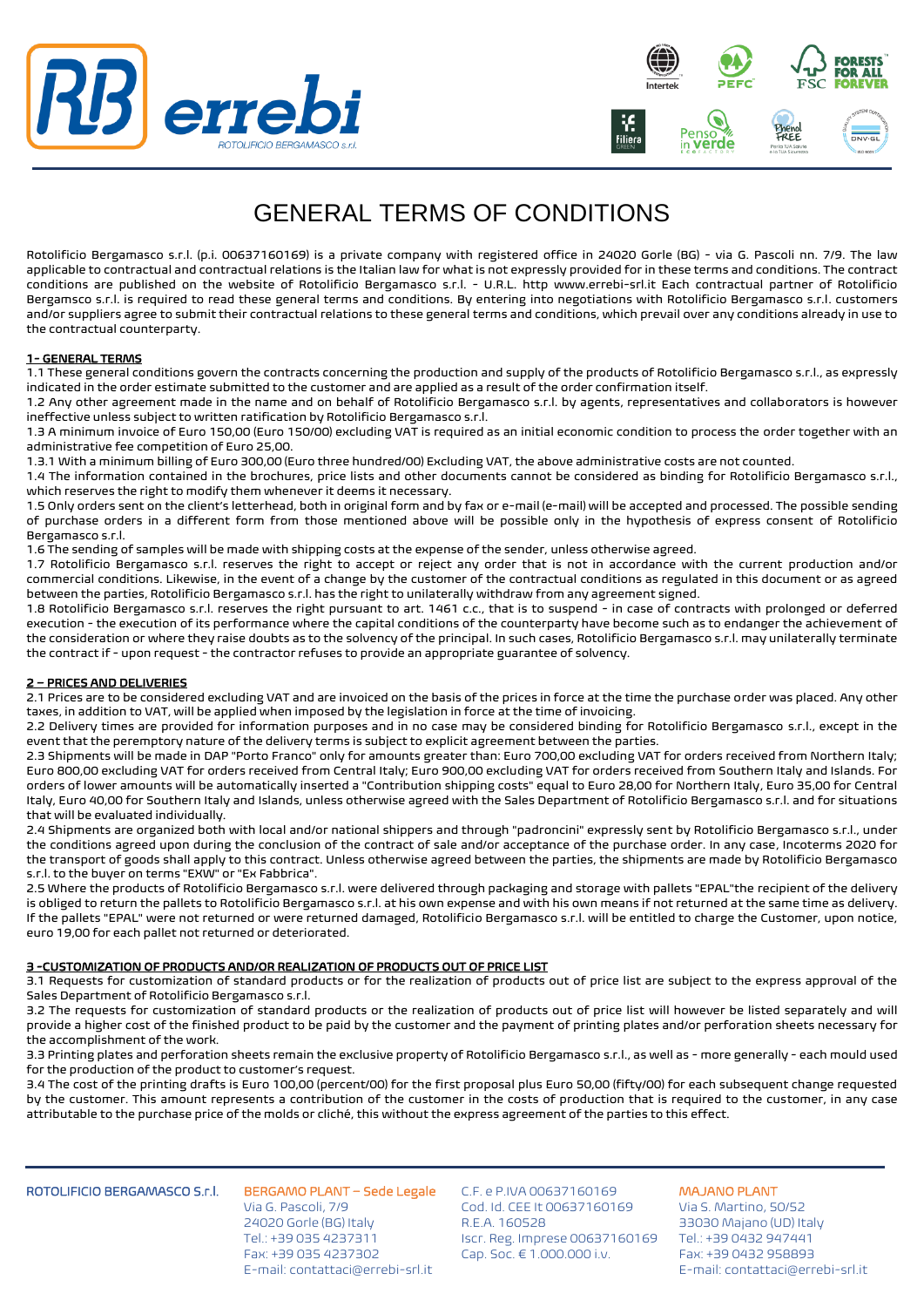



3.5 The costs referred to in point 3.4 above will not be invoiced if the draft follows a regular supply order. They will be invoiced instead if within 30 days from the date of the last draft proposal will not have reached no order of supply of the material object of customization. 3.6 A production tolerance of up to 10% more or less on the ordered quantities is always accepted by the customer. The relative greater price is placed to load of the customer.

### 4 – COMPLAINTS

4.1 Any complaints or returns (accepted in accordance with art. 4.3 below) must be made in writing within 8 days of delivery of the product.

4.2 The goods are shipped under the responsibility of the customer, that is to say those who have placed the purchase order, even when shipped in conditions other than "Exworks" (Franco Fabbrica).

4.3 No returns will be accepted when not approved by Rotolificio Bergamasco s.r.l. in writing. The shipment of authorized returns will be made or charged to the sender or with transporters sent by Rotolificio Bergamasco s.r.l.

### 5 – PAYMENT TERMS

5.1 Payment terms will not include discounts and will be agreed upon at the time of the conclusion of the contract of sale or the forwarding of the offer of sale and will be evident both in order confirmations and in billing.

5.2 Any payment not received by Rotolificio Bergamasco s.r.l. on the agreed date will be automatically increased - from the first day of delay - the interest for late payment, and without further notice by Rotolificio Bergamasco s.r.l.

5.3 Any proposed payment term must receive written approval from Rotolificio Bergamasco s.r.l. The client agrees to provide all the bank details necessary for the proper conduct of the transactions.

### 6 – LIMITATION OF LIABILITY

6.1 In any case, the liability of Rotolificio Bergamasco s.r.l. will be limited to the price paid by the customer for the products ordered on that particular occasion.

6.2 The client expressly agrees to guarantee total exemption of liability for Rotolificio Bergamasco s.r.l. in the case of direct and/or indirect damages when not caused by wilful misconduct or gross negligence of Rotolificio Bergamasco s.r.l.

### 7 – PRIVACY

7.1 All sensitive data acquired (pursuant to D. LGS. 196/2003, EU Regulation 679/2016 and subsequent amendments) by Rotolificio Bergamasco s.r.l. as owner of the same, will be used exclusively - also by electronic means - for the execution of all the obligations deriving from the commercial relationship between Rotolificio Bergamasco s.r.l. and its customers.

7.2 All customers of Rotolificio Bergamasco s.r.l. have the right (pursuant to art. 7 of Legislative Decree.LGS. 196/2003) to request the correction, modification, integration and deletion of all the data recorded in the database of Rotolificio Bergamasco s.r.l., simply by sending a written request by fax to 035.4237302 or by e-mail to[: contattaci@errebi-srl.it](mailto:contattaci@errebi-srl.it)

### 8 – CASES OF MAJEURE FORSES AND EXCESSIVE COST INCURRED

8.1 Rotolificio Bergamasco s.r.l. shall under no circumstances be held liable for delays, errors, damages or other deficiencies in the performance of its obligations in the event of force majeure: wars, strikes, earthquakes, disastrous weather events, etc...

8.2 Rotolificio Bergamasco s.r.l. reserves the right, pursuant to art. 1467 of the Civil Code, in the event of contracts with continued, periodic or deferred performance, to terminate the contract where the performance becomes excessively onerous for extraordinary and unforeseeable events, including the increase in raw material costs by 15% or more of the current price at the time of conclusion of the contract. It is subject to the possibility, also on the initiative of Rotolificio Bergamasco s.r.l. In the absence of this hypothesis, the contract will be terminated with the sole communication (provided an indication of the reason that imported the excessive burden occurred) by Rotolificio Bergamasco s.r.l. In this case, subject to the due refunds, no form of compensation for the damage or indemnity resulting, even indirectly, from that termination may be claimed.

8.3 For the purposes of this article, the impossibility or the significant difficulty of supplying raw materials - by Rotolificio Bergamsco s.r.l. - is considered as "Force Majeure" and therefore suitable to send exempt Rotolificio Bergamasco s.r.l. in relation to any eventual default or delayed fulfilment of the obligation in which it should incur.

8.4 Upon the occurrence of an event attributable to Force Majeure or involving an Excessive Burden, Rotolificio Bergamasco s.r.l. undertakes to inform the contracting party promptly. The parties undertake to work together to reduce the impact of such events on pending contractual relationships. For the entire period in which the event will continue, the reciprocal contractual relations remain suspended, subject to the express determination to the contrary by Rotolificio Bergamasco s.r.l.

### 9 – VARIOUS NOTES

9.1 Any variation to these General Conditions of Sale will be valid only if agreed in writing between Rotolificio Bergamasco s.r.l. and its customers. 9.2 The case of modification/cancellation of any of the clauses contained in these General Conditions of Sale, will not have consequences on the other remaining ones.

9.3 The non-application by Rotolificio Bergamasco s.r.l. or its customers of the rights deriving from the clauses of these General Conditions of Sale shall not constitute a waiver of the same.

### 10 – APPLICABLE LAW AND JURISDICTION

10.1 Any dispute relating to contracts concluded by and/or with Rotolificio Bergamasco s.r.l. will be assigned to the knowledge of the Italian Judicial Authority - Court of Bergamo, which will decide in application of Italian substantive and procedural law. This reservation of jurisdiction and jurisdiction also applies in the case of involvement of third parties

### ROTOLIFICIO BERGAMASCO S.r.l.

BERGAMO PLANT – Sede Legale Via G. Pascoli, 7/9 24020 Gorle (BG) Italy Tel.: +39 035 4237311 Fax: +39 035 4237302 E-mail: contattaci@errebi-srl.it

C.F. e P.IVA 00637160169 Cod. Id. CEE It 00637160169 R.E.A. 160528 Iscr. Reg. Imprese 00637160169 Cap. Soc. € 1.000.000 i.v.

MAJANO PLANT Via S. Martino, 50/52 33030 Majano (UD) Italy Tel.: +39 0432 947441 Fax: +39 0432 958893 E-mail: contattaci@errebi-srl.it